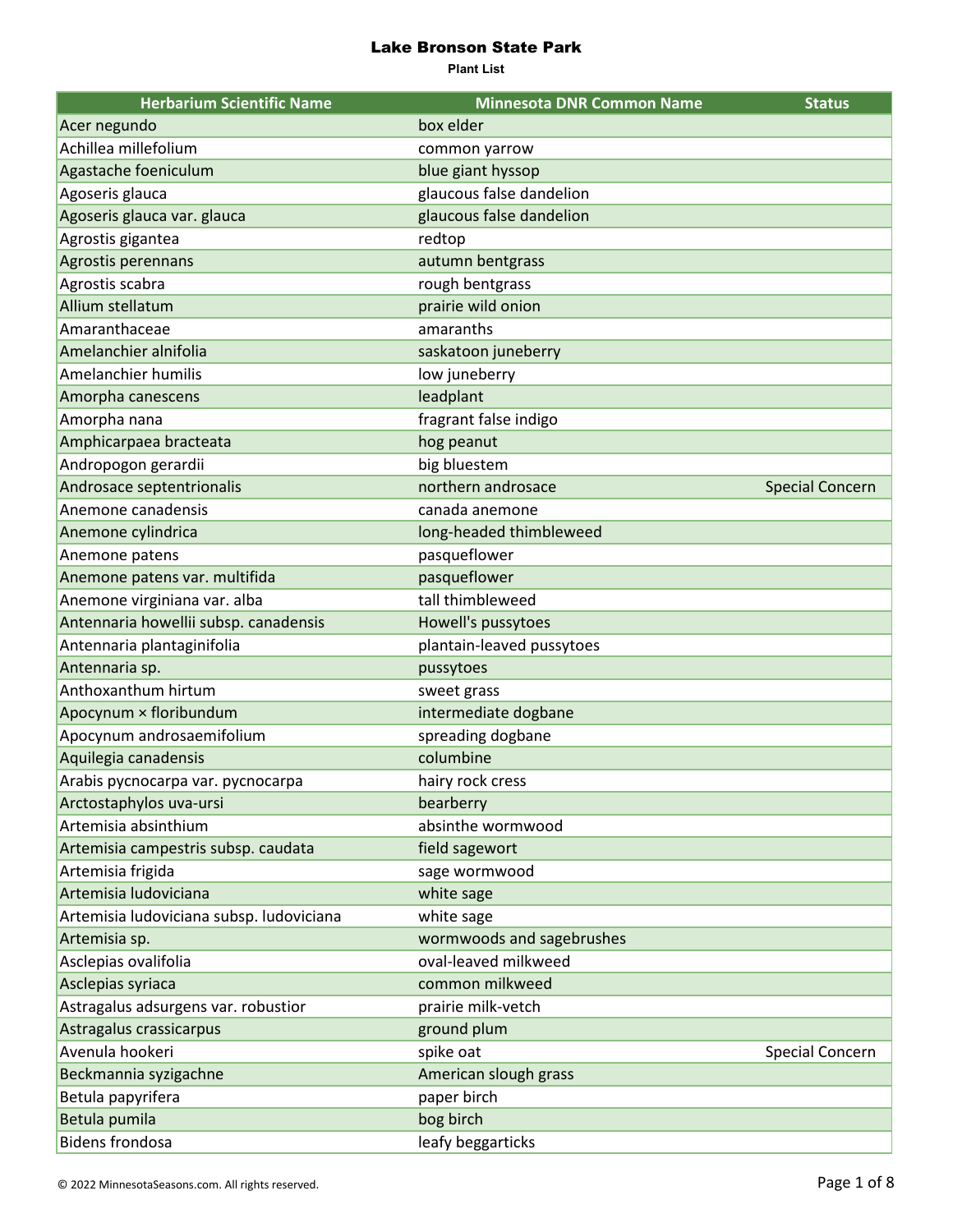| <b>Herbarium Scientific Name</b>        | <b>Minnesota DNR Common Name</b> | <b>Status</b>          |
|-----------------------------------------|----------------------------------|------------------------|
| <b>Bidens vulgata</b>                   | common beggarticks               |                        |
| Boechera collinsii                      | Collins' rockcress               | Historical             |
| Boechera grahamii                       | spreading rock cress             |                        |
| Botrychium gallicomontanum              | Frenchman's bluff moonwort       | Endangered             |
| Botrychium gallicomontanum × simplex    | Frenchman's bluff moonwort       |                        |
| Botrychium minganense                   | Mingan moonwort                  | <b>Special Concern</b> |
| Botrychium multifidum                   | leathery grapefern               |                        |
| Botrychium simplex var. simplex         | least moonwort                   | <b>Special Concern</b> |
| <b>Bouteloua gracilis</b>               | blue grama                       |                        |
| <b>Bromus ciliatus</b>                  | fringed brome                    |                        |
| <b>Bromus inermis</b>                   | smooth brome                     |                        |
| Bromus kalmii                           | Kalm's brome                     |                        |
| <b>Bromus latiglumis</b>                | broad-glumed brome               |                        |
| Calamovilfa longifolia                  | prairie sandreed                 |                        |
| Calystegia sepium                       | hedge bindweed                   |                        |
| Campanula rotundifolia                  | harebell                         |                        |
| Carex alopecoidea                       | foxtail sedge                    |                        |
| Carex brunnescens subsp. sphaerostachya | brownish sedge                   |                        |
| Carex conjuncta                         | jointed sedge                    | Threatened             |
| Carex conoidea                          | field sedge                      |                        |
| Carex cristatella                       | crested sedge                    |                        |
| Carex deweyana                          | Dewey's sedge                    |                        |
| Carex deweyana var. deweyana            | Dewey's sedge                    |                        |
| Carex emoryi                            | Emory's sedge                    |                        |
| Carex inops                             | sun-loving sedge                 |                        |
| Carex inops subsp. heliophila           | sun-loving sedge                 |                        |
| Carex leptonervia                       | fine-nerved sedge                |                        |
| Carex obtusata                          | blunt sedge                      | <b>Special Concern</b> |
| Carex pensylvanica                      | Pennsylvania sedge               |                        |
| Carex projecta                          | projecting sedge                 |                        |
| Carex pseudocyperus                     | cyperus sedge                    |                        |
| Carex radiata                           | eastern star sedge               |                        |
| Carex retrorsa                          | retrorse sedge                   |                        |
| Carex richardsonii                      | Richardson's sedge               |                        |
| Carex rosea                             | starry sedge                     |                        |
| Carex saximontana                       | Rocky Mountain sedge             |                        |
| Carex scoparia var. scoparia            | pointed broom sedge              |                        |
| Carex siccata                           | dry spike sedge                  |                        |
| Carex sprengelii                        | Sprengel's sedge                 |                        |
| Carex tenera                            | marsh straw sedge                |                        |
| Carex tetanica                          | rigid sedge                      |                        |
| Carex torreyi                           | Torrey's sedge                   |                        |
| Carex xerantica                         | dry sedge                        | <b>Special Concern</b> |
| Cerastium arvense                       | field chickweed                  |                        |
| Cicuta bulbifera                        | bulb-bearing water hemlock       |                        |
| Cicuta maculata                         | spotted water hemlock            |                        |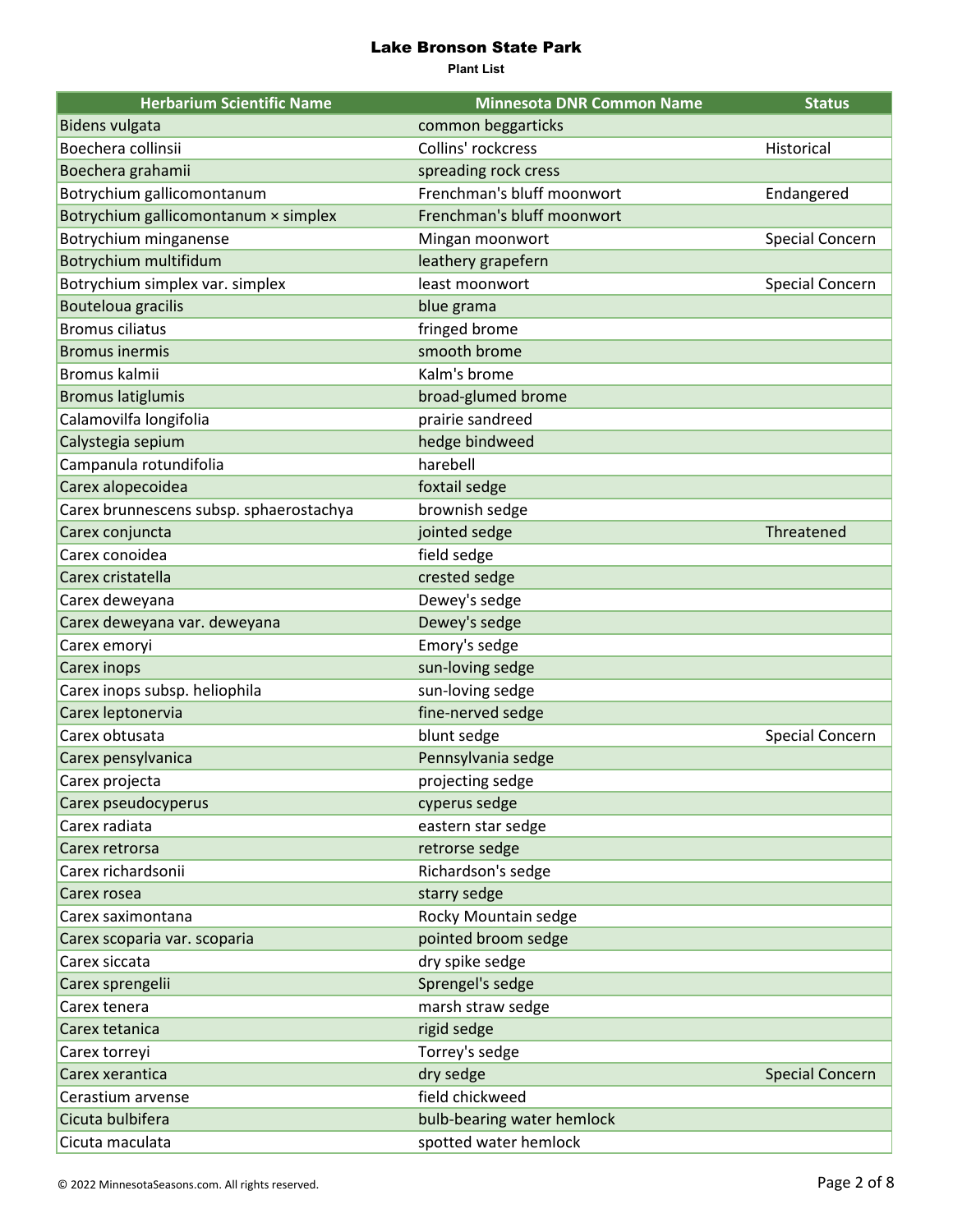| <b>Herbarium Scientific Name</b>            | <b>Minnesota DNR Common Name</b> | <b>Status</b>          |
|---------------------------------------------|----------------------------------|------------------------|
| Cirsium arvense                             | Canada thistle                   |                        |
| Cirsium muticum                             | swamp thistle                    |                        |
| Cirsium vulgare                             | bull thistle                     |                        |
| Clematis virginiana                         | virgin's bower                   |                        |
| Coeloglossum viride                         | long-bract frog orchid           |                        |
| Comandra umbellata                          | bastard toadflax                 |                        |
| Conyza canadensis                           | horseweed                        |                        |
| Cornus racemosa                             | gray dogwood                     |                        |
| Cornus rugosa                               | round-leaved dogwood             |                        |
| Corylus americana                           | American hazelnut                |                        |
| Corylus cornuta                             | beaked hazelnut                  |                        |
| Crepis runcinata subsp. runcinata           | incised hawk's beard             |                        |
| Crocanthemum bicknellii                     | hoary frostweed                  |                        |
| Cryptotaenia canadensis                     | honewort                         |                        |
| Cyperus schweinitzii                        | Schweinitz's nut sedge           |                        |
| Cypripedium candidum                        | small white lady's slipper       | <b>Special Concern</b> |
| Cypripedium reginae                         | showy lady's slipper             |                        |
| Dalea candida                               | white prairie clover             |                        |
| Dalea purpurea                              | purple prairie clover            |                        |
| Dalea purpurea var. purpurea                | purple prairie clover            |                        |
| Dasiphora fruticosa                         | shrubby cinquefoil               |                        |
| Dichanthelium linearifolium                 | linear-leaved panic grass        |                        |
| Dichanthelium wilcoxianum                   | Wilcox's panic grass             |                        |
| Doellingeria umbellata var. pubens          | flat-topped aster                |                        |
| Drymocallis arguta                          | tall cinquefoil                  |                        |
| Echinochloa muricata                        | rough barnyard grass             |                        |
| Echinocystis lobata                         | wild cucumber                    |                        |
| Eleocharis erythropoda                      | bald spikerush                   |                        |
| Eleocharis sp.                              | spikerush                        |                        |
| Elodea canadensis                           | Canadian elodea                  |                        |
| <b>Elymus repens</b>                        | quackgrass                       |                        |
| Elymus trachycaulus                         | slender wheatgrass               |                        |
| Elymus trachycaulus subsp. subsecundus      | unilateral wheatgrass            |                        |
| Elymus virginicus                           | Virginia wild rye                |                        |
| Elymus virginicus var. virginicus           | Virginia wild rye                |                        |
| Elymus wiegandii                            | Weigand's wild rye               |                        |
| Epilobium ciliatum subsp. ciliatum          | American willow herb             |                        |
| Equisetum arvense                           | field horsetail                  |                        |
| Equisetum hyemale subsp. affine             | tall scouring rush               |                        |
| Equisetum laevigatum                        | smooth scouring rush             |                        |
| Equisetum pratense                          | meadow horsetail                 |                        |
| Erigeron glabellus var. pubescens           | smooth fleabane                  |                        |
| Erigeron philadelphicus var. philadelphicus | Philadelphia fleabane            |                        |
| Erysimum cheiranthoides                     | wormseed mustard                 |                        |
| Erysimum inconspicuum                       | small-flowered wallflower        |                        |
| Euphorbia glyptosperma                      | ridge-seeded spurge              |                        |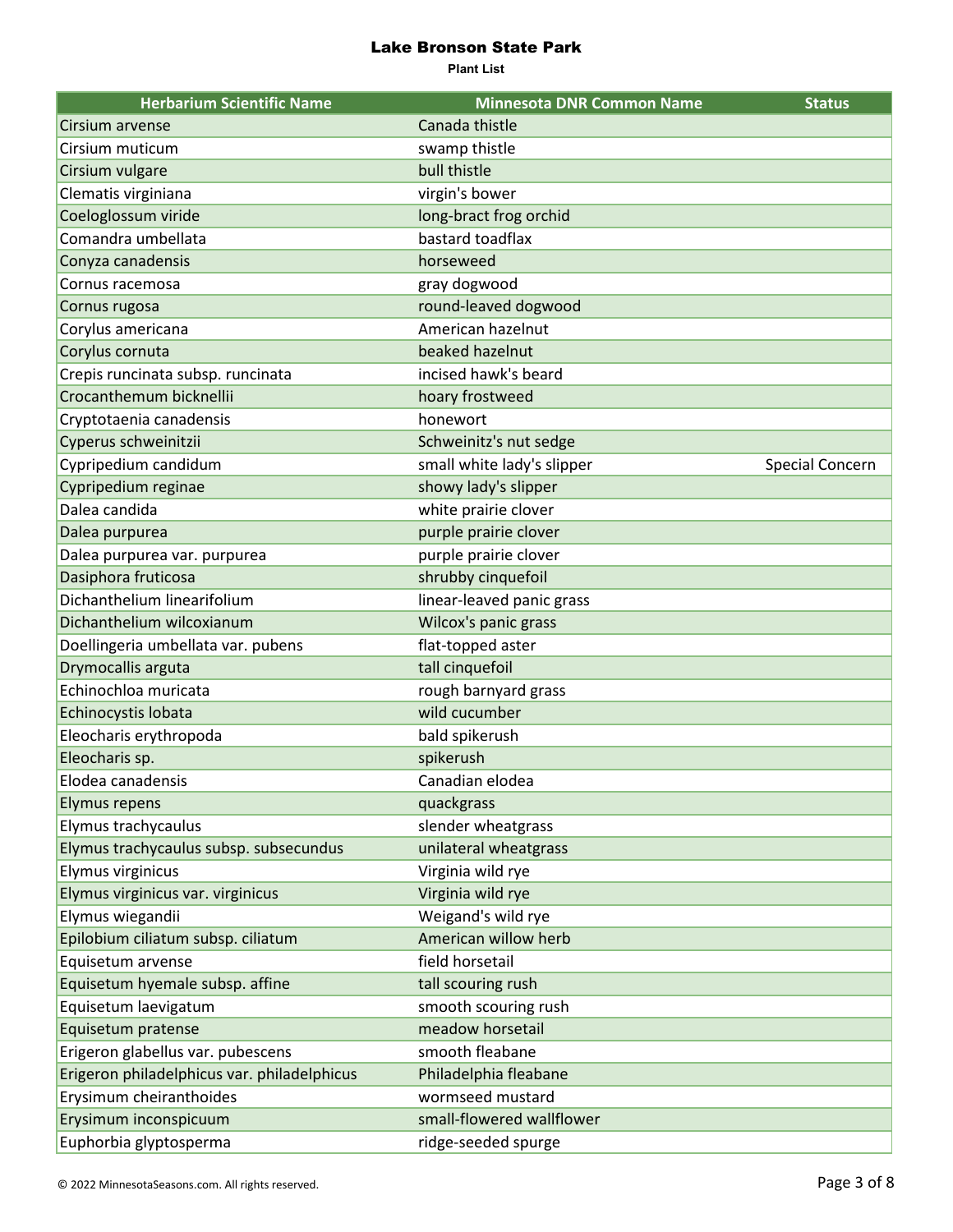| <b>Herbarium Scientific Name</b>     | <b>Minnesota DNR Common Name</b> | <b>Status</b>          |
|--------------------------------------|----------------------------------|------------------------|
| Euthamia graminifolia                | grass-leaved goldenrod           |                        |
| Festuca saximontana var. saximontana | mountain fescue                  |                        |
| Fragaria virginiana                  | common strawberry                |                        |
| Fraxinus pennsylvanica               | green ash                        |                        |
| Gaillardia aristata                  | blanket-flower                   | <b>Special Concern</b> |
| Galium asprellum                     | rough bedstraw                   |                        |
| Galium boreale                       | northern bedstraw                |                        |
| Galium trifidum var. trifidum        | three-cleft bedstraw             |                        |
| Galium triflorum                     | sweet-scented bedstraw           |                        |
| Galium triflorum var. triflorum      | sweet-scented bedstraw           |                        |
| Gentiana andrewsii                   | bottle gentian                   |                        |
| Gentiana puberulenta                 | downy gentian                    |                        |
| Geum triflorum                       | prairie smoke                    |                        |
| Glyceria striata                     | fowl manna grass                 |                        |
| Glycyrrhiza lepidota                 | wild licorice                    |                        |
| Hackelia deflexa var. americana      | nodding stickseed                |                        |
| Hedyotis longifolia                  | bluets                           |                        |
| Helianthus pauciflorus               | stiff sunflower                  |                        |
| <b>Helianthus strumosus</b>          | woodland sunflower               |                        |
| Heliopsis helianthoides var. scabra  | ox-eye                           |                        |
| Hesperostipa spartea                 | porcupine grass                  |                        |
| Heterotheca sp.                      | golden aster                     |                        |
| Heuchera richardsonii                | alumroot                         |                        |
| Hieracium umbellatum                 | rough hawkweed                   |                        |
| <b>Hippuris vulgaris</b>             | mare's tail                      |                        |
| Houstonia longifolia                 | bluets                           |                        |
| <b>Humulus lupulus</b>               | common hops                      |                        |
| Impatiens capensis                   | spotted touch-me-not             |                        |
| Iris versicolor                      | northern blue flag               |                        |
| Juncus alpinoarticulatus             | alpine rush                      |                        |
| Juncus brevicaudatus                 | narrow-panicled rush             |                        |
| Juncus bufonius                      | toad rush                        |                        |
| Juncus dudleyi                       | Dudley's rush                    |                        |
| Juncus longistylis                   | long-styled rush                 |                        |
| Juncus nodosus                       | knotty rush                      |                        |
| Juniperus horizontalis               | creeping juniper                 | <b>Special Concern</b> |
| Koeleria macrantha                   | junegrass                        |                        |
| Krigia biflora                       | two-flowered cynthia             |                        |
| Lactuca biennis                      | biennial blue lettuce            |                        |
| Laportea canadensis                  | woodnettle                       |                        |
| Lathyrus ochroleucus                 | pale vetchling                   |                        |
| Lathyrus palustris                   | marsh vetchling                  |                        |
| Lathyrus venosus var. intonsus       | veiny pea                        |                        |
| Leersia oryzoides                    | rice cut grass                   |                        |
| Lemna minor                          | lesser duckweed                  |                        |
| Liatris aspera                       | rough blazing star               |                        |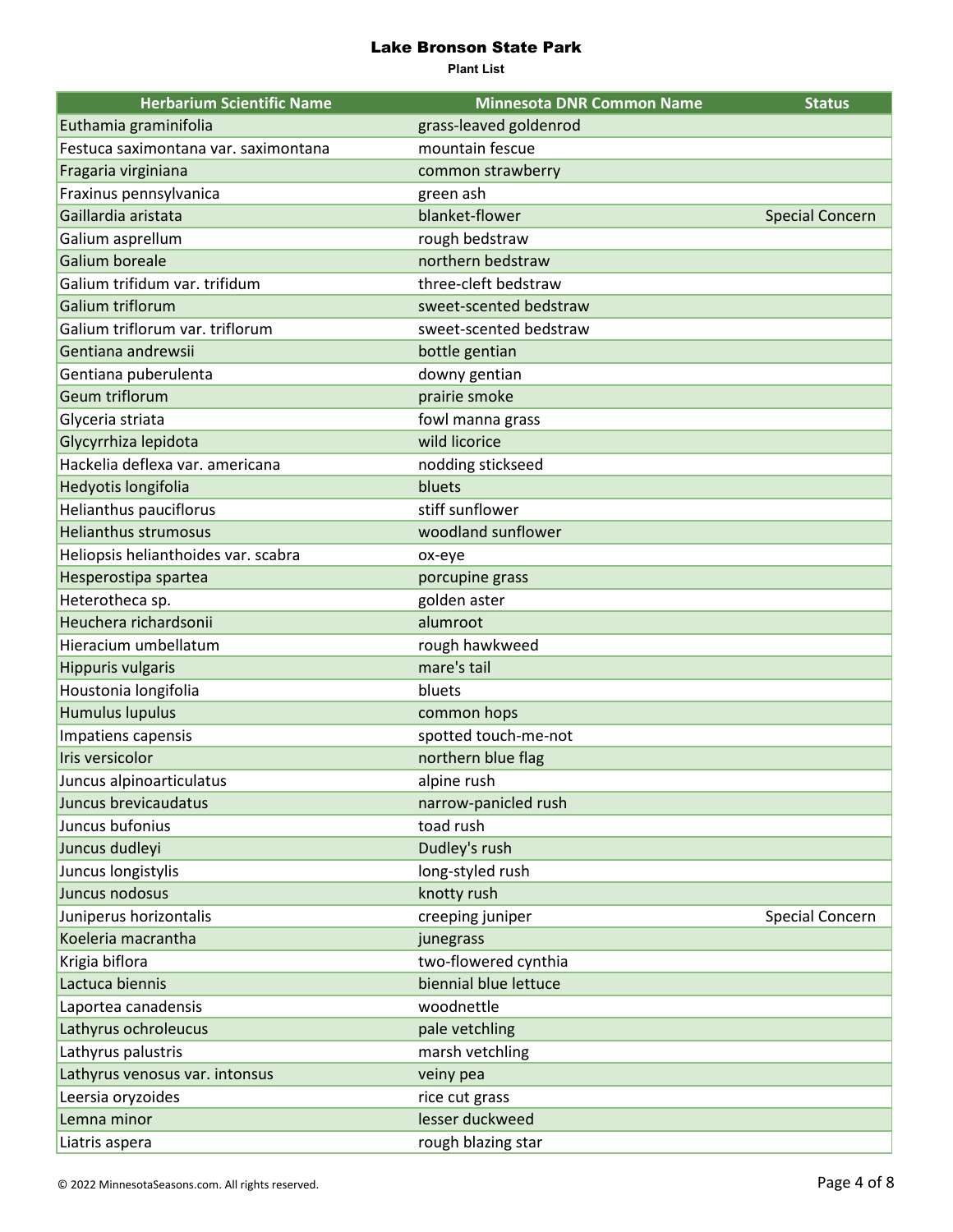| <b>Herbarium Scientific Name</b>            | <b>Minnesota DNR Common Name</b> | <b>Status</b> |
|---------------------------------------------|----------------------------------|---------------|
| Liatris punctata var. punctata              | dotted blazing star              |               |
| Lilium philadelphicum                       | wood lily                        |               |
| Linum sulcatum                              | grooved yellow flax              |               |
| Lithospermum canescens                      | hoary puccoon                    |               |
| Lobelia kalmii                              | Kalm's lobelia                   |               |
| Lobelia spicata                             | pale-spiked lobelia              |               |
| Lonicera dioica                             | wild honeysuckle                 |               |
| Lycopus americanus                          | cut-leaved bugleweed             |               |
| Lycopus uniflorus                           | northern bugleweed               |               |
| Lysimachia ciliata                          | fringed loosestrife              |               |
| Lysimachia quadriflora                      | prairie loosestrife              |               |
| Lysimachia thyrsiflora                      | tufted loosestrife               |               |
| Maianthemum canadense                       | Canada mayflower                 |               |
| Maianthemum stellatum                       | starry false Solomon's seal      |               |
| Matteuccia struthiopteris var. pensylvanica | ostrich fern                     |               |
| Melilotus officinalis                       | yellow sweet clover              |               |
| Menispermum canadense                       | Canada moonseed                  |               |
| Mentha arvensis var. canadensis             | common mint                      |               |
| Mimulus ringens var. ringens                | blue monkey flower               |               |
| Mirabilis albida                            | hairy four o'clock               |               |
| Monarda fistulosa                           | wild bergamot                    |               |
| Muhlenbergia glomerata                      | clustered muhly grass            |               |
| Muhlenbergia racemosa                       | marsh muhly grass                |               |
| Nasturtium sp.                              | water cresses                    |               |
| Orobanche fasciculata                       | clustered broomrape              | Threatened    |
| Orthocarpus luteus                          | owl clover                       |               |
| Osmorhiza claytonii                         | Clayton's sweet cicely           |               |
| Osmorhiza longistylis                       | aniseroot                        |               |
| Oxalis dillenii                             | southern wood sorrel             |               |
| Oxalis stricta                              | vellow wood sorrel               |               |
| Packera paupercula                          | balsam ragwort                   |               |
| Packera plattensis                          | prairie ragwort                  |               |
| Panicum capillare subsp. capillare          | witch grass                      |               |
| Panicum virgatum                            | switchgrass                      |               |
| Parnassia glauca                            | American grass-of-parnassus      |               |
| Parthenocissus vitacea                      | woodbine                         |               |
| Pedicularis canadensis                      | wood betony                      |               |
| Pediomelum esculentum                       | prairie turnip                   |               |
| Penstemon gracilis                          | slender beard tongue             |               |
| Persicaria hydropiper                       | marsh waterpepper                |               |
| Persicaria lapathifolia                     | nodding smartweed                |               |
| Phalaris arundinacea                        | reed canary grass                |               |
| Phryma leptostachya                         | lopseed                          |               |
| Physalis virginiana                         | Virginia ground cherry           |               |
| Pilea fontana                               | black-fruited clearweed          |               |
| Plantago major                              | common plantain                  |               |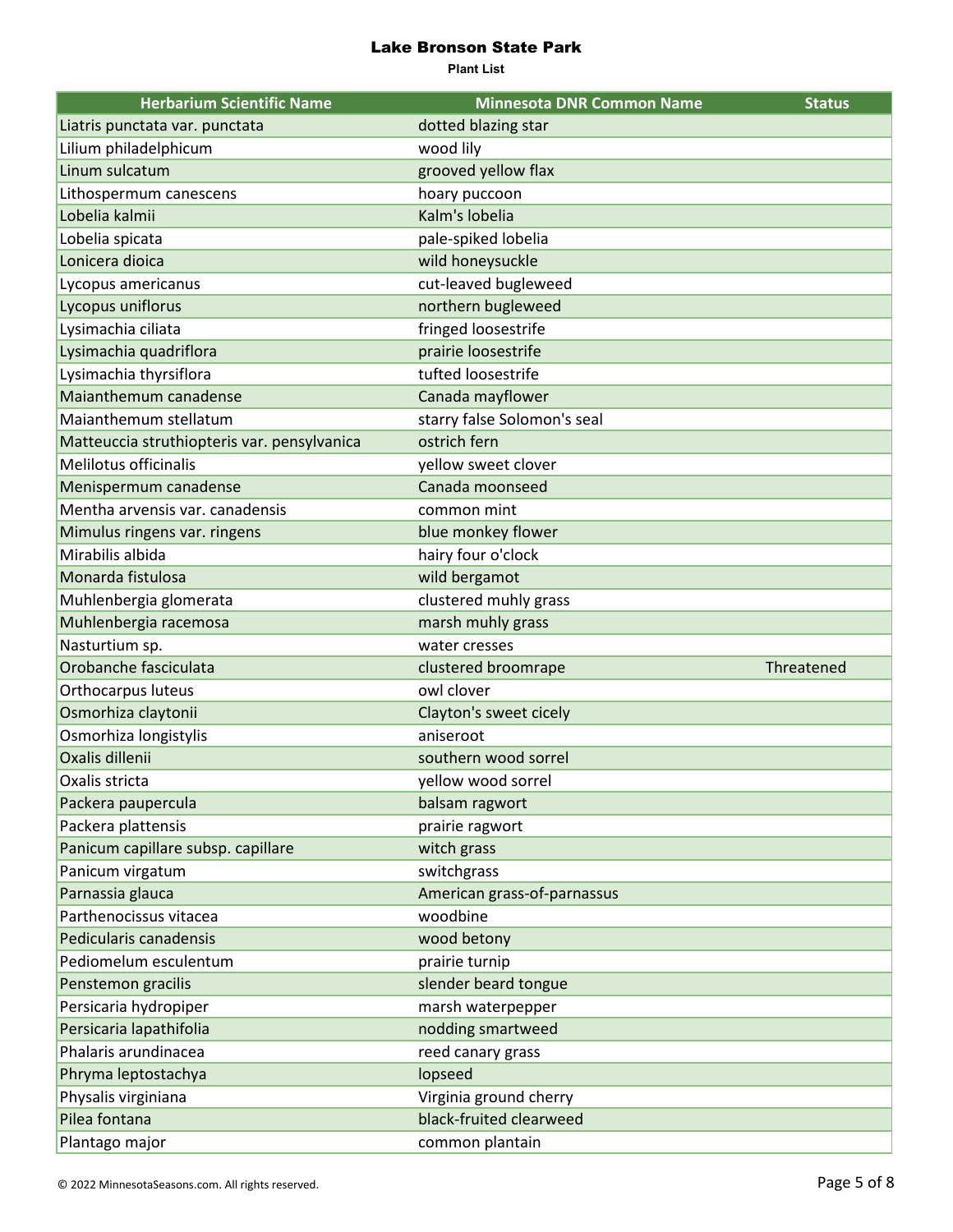| <b>Herbarium Scientific Name</b>     | <b>Minnesota DNR Common Name</b> | <b>Status</b> |
|--------------------------------------|----------------------------------|---------------|
| Poa annua                            | annual bluegrass                 |               |
| Poa palustris                        | fowl bluegrass                   |               |
| Poa pratensis                        | Kentucky bluegrass               |               |
| Poa pratensis subsp. pratensis       | Kentucky bluegrass               |               |
| Polygala senega                      | Seneca snakeroot                 |               |
| Polygala verticillata var. isocycla  | whorled milkwort                 |               |
| Polygonum aviculare subsp. depressum | common knotweed                  |               |
| Populus × jackii                     | Jack's cottonwood                |               |
| Populus balsamifera                  | balsam poplar                    |               |
| Populus deltoides subsp. monilifera  | cottonwood                       |               |
| Populus tremuloides                  | quaking aspen                    |               |
| Potamogeton amplifolius              | large-leaved pondweed            |               |
| Potamogeton richardsonii             | Richardson's pondweed            |               |
| Potentilla anserina                  | silverweed                       |               |
| Potentilla litoralis                 | coast cinquefoil                 |               |
| Potentilla norvegica                 | rough cinquefoil                 |               |
| Prunella vulgaris                    | heal-all                         |               |
| Prunus pensylvanica                  | pin cherry                       |               |
| Prunus pumila                        | sand cherry                      |               |
| Prunus virginiana                    | chokecherry                      |               |
| Quercus macrocarpa                   | bur oak                          |               |
| Ranunculus abortivus                 | kidney-leaved buttercup          |               |
| Ranunculus aquatilis var. diffusus   | limp white water crowfoot        |               |
| Ranunculus cymbalaria                | seaside crowfoot                 |               |
| Ranunculus gmelinii                  | small yellow water crowfoot      |               |
| Ranunculus hispidus                  | hispid buttercup                 |               |
| Ranunculus rhomboideus               | early buttercup                  |               |
| Ranunculus sceleratus                | cursed crowfoot                  |               |
| Rhamnus cathartica                   | common buckthorn                 |               |
| Ribes americanum                     | wild black currant               |               |
| Ribes hirtellum                      | swamp gooseberry                 |               |
| Ribes hudsonianum                    | northern black currant           |               |
| <b>Ribes triste</b>                  | swamp red currant                |               |
| Rorippa palustris subsp. hispida     | Icelandic yellow cress           |               |
| Rosa acicularis subsp. sayi          | prickly rose                     |               |
| Rosa arkansana                       | prairie rose                     |               |
| Rubus idaeus var. strigosus          | red raspberry                    |               |
| Rudbeckia hirta var. pulcherrima     | black-eyed susan                 |               |
| Rudbeckia laciniata var. laciniata   | tall coneflower                  |               |
| Rumex crispus                        | curly dock                       |               |
| Sagittaria latifolia                 | broad-leaved arrowhead           |               |
| Salix bebbiana                       | Bebb's willow                    |               |
| Salix discolor                       | pussy willow                     |               |
| Salix humilis                        | prairie willow                   |               |
| Salix interior                       | sandbar willow                   |               |
| Salix lucida                         | shining willow                   |               |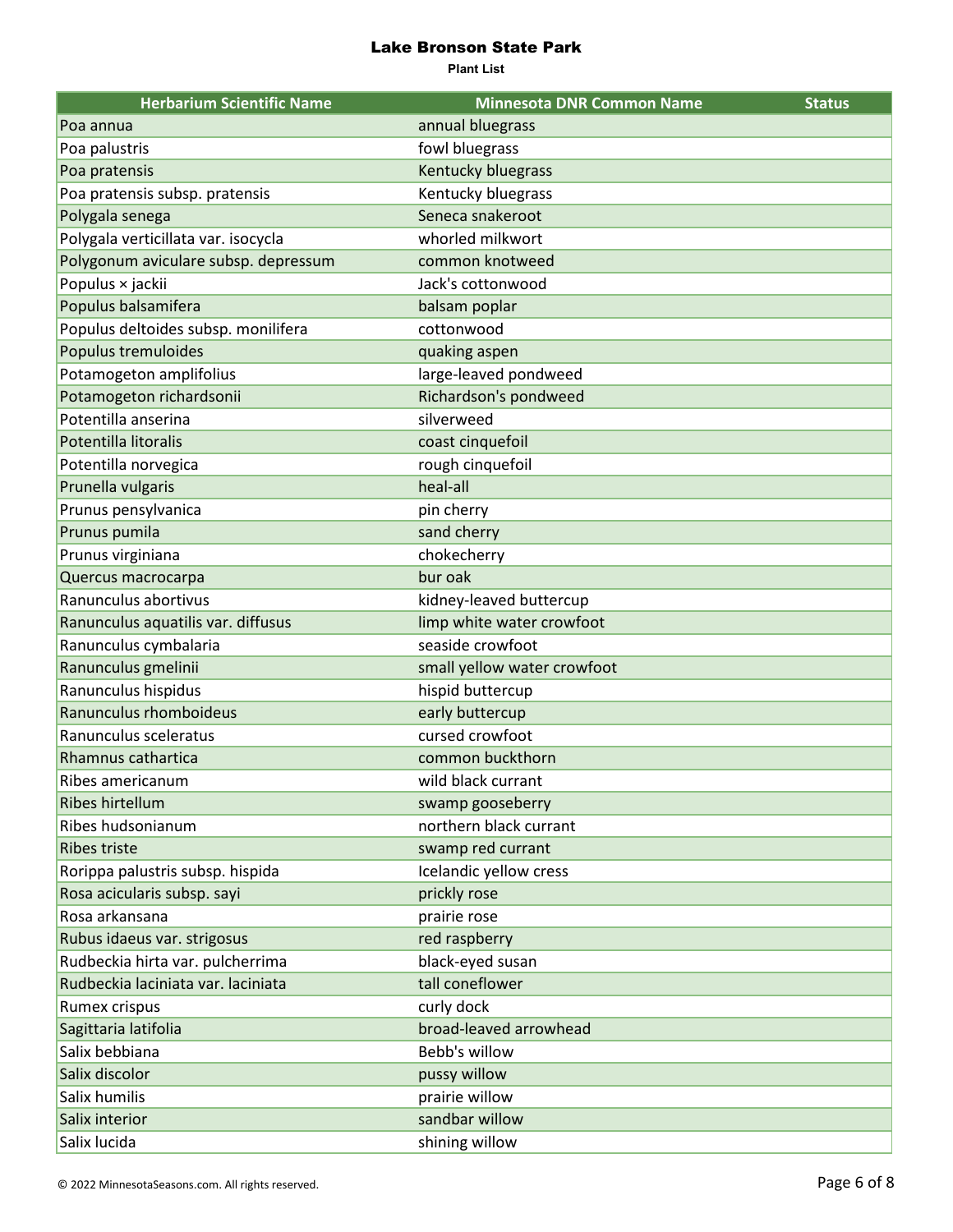| <b>Herbarium Scientific Name</b>       | <b>Minnesota DNR Common Name</b> | <b>Status</b>          |
|----------------------------------------|----------------------------------|------------------------|
| Salix pseudomonticola                  | false mountain willow            | <b>Special Concern</b> |
| Salix sp.                              | willow                           |                        |
| Salsola tragus                         | <b>Russian thistle</b>           |                        |
| Sanicula marilandica                   | maryland black snakeroot         |                        |
| Schizachyrium scoparium var. scoparium | little bluestem                  |                        |
| Schoenoplectus tabernaemontani         | soft stem bulrush                |                        |
| Scirpus sp.                            | bulrush                          |                        |
| Scutellaria leonardii                  | Leonard's skullcap               |                        |
| Scutellaria parvula                    | prairie skullcap                 |                        |
| Selaginella rupestris                  | rock spikemoss                   |                        |
| Setaria pumila subsp. pumila           | yellow foxtail                   |                        |
| Silene antirrhina                      | sleepy catchfly                  |                        |
| Silene drummondii subsp. drummondii    | Drummond's campion               | <b>Special Concern</b> |
| Silene latifolia                       | white campion                    |                        |
| Sisyrinchium campestre                 | field blue-eyed grass            |                        |
| Sisyrinchium montanum var. montanum    | mountain blue-eyed grass         |                        |
| Smilax herbacea                        | smooth carrion flower            |                        |
| Smilax lasioneura                      | common carrion flower            |                        |
| Solidago canadensis                    | Canada goldenrod                 |                        |
| Solidago gigantea                      | giant goldenrod                  |                        |
| Solidago missouriensis                 | Missouri goldenrod               |                        |
| Solidago nemoralis                     | gray goldenrod                   |                        |
| Solidago ptarmicoides                  | upland white aster               |                        |
| Solidago riddellii                     | Riddell's goldenrod              |                        |
| Solidago rigida                        | stiff goldenrod                  |                        |
| Solidago sp.                           | goldenrod                        |                        |
| Solidago speciosa                      | showy goldenrod                  |                        |
| Sonchus arvensis subsp. uliginosus     | field sow thistle                |                        |
| Sorghastrum nutans                     | Indian grass                     |                        |
| Sparganium emersum                     | narrowleaf bur-reed              |                        |
| Spartina pectinata                     | prairie cordgrass                |                        |
| Spiraea alba                           | white meadowsweet                |                        |
| Sporobolus cryptandrus                 | sand dropseed                    |                        |
| Sporobolus heterolepis                 | prairie dropseed                 |                        |
| Stellaria longipes subsp. longipes     | long-stalked chickweed           | <b>Special Concern</b> |
| Streptopus lanceolatus                 | rose twistedstalk                |                        |
| Symphoricarpos albus                   | snowberry                        |                        |
| Symphoricarpos occidentalis            | wolfberry                        |                        |
| Symphyotrichum ericoides               | heath aster                      |                        |
| Symphyotrichum laeve                   | smooth blue aster                |                        |
| Symphyotrichum lanceolatum             | panicled aster                   |                        |
| Symphyotrichum novae-angliae           | New England aster                |                        |
| Symphyotrichum sericeum                | silky aster                      |                        |
| Taraxacum officinale                   | common dandelion                 |                        |
| Thalictrum dasycarpum                  | tall meadow-rue                  |                        |
| Thalictrum dioicum                     | early meadow-rue                 |                        |